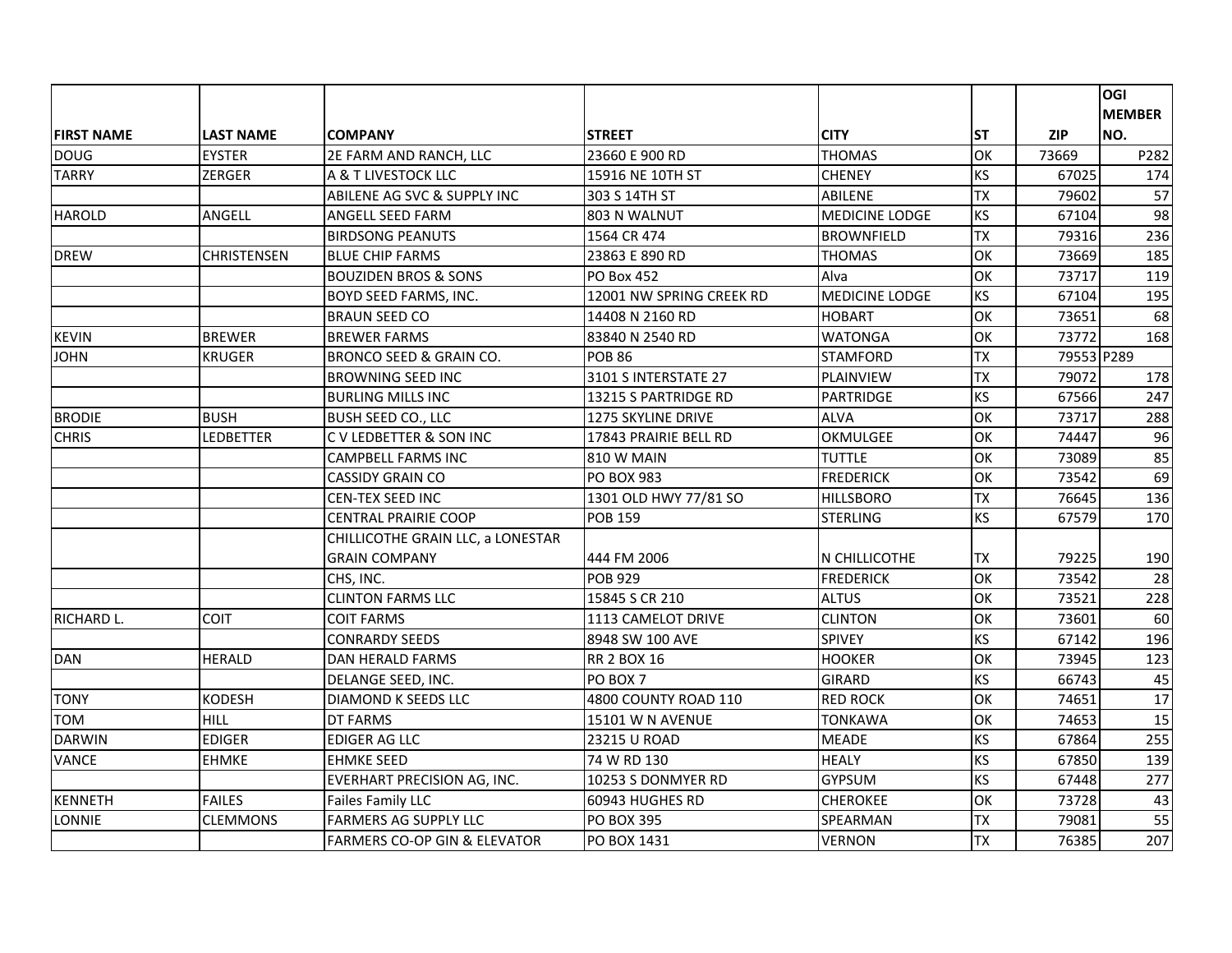|                      |                | <b>FARMERS EXCHANGE COOP</b>           | <b>POB 145</b>          | <b>HELENA</b>       | OK        | 73741 | 194 |
|----------------------|----------------|----------------------------------------|-------------------------|---------------------|-----------|-------|-----|
| <b>BLAINE</b>        | <b>FATH</b>    | <b>FATH SEED COMPANY</b>               | 13751 W HARTFORD AVE    | <b>TONKAWA</b>      | OK        | 74653 | 169 |
|                      |                | G G FREEMAN & SON                      | <b>BOX 568</b>          | TEXHOMA             | OK        | 73949 | 172 |
|                      |                | <b>GENERATIONS SEED COMPANY</b>        | <b>POB 130</b>          | <b>NASH</b>         | OK        | 73761 | 12  |
|                      |                | <b>GOLDEN PEANUT CO LLC</b>            | 42 N ELLIS ST           | CAMILLA             | GA        | 31730 | 237 |
|                      |                | <b>GOODKNIGHT FARMS</b>                | 17595 CR NS 238         | <b>CHATTANOOGA</b>  | OK        | 73528 |     |
| <b>MELVIN</b>        | GOSSEN         | <b>GOSSEN AG LLC</b>                   | 23433 E 1170 RD         | <b>CORN</b>         | OK        | 73024 | 227 |
|                      |                | <b>GRABEAL &amp; GRABEAL</b>           | 9276 Hwy 34             | <b>HAMMON</b>       | OK        | 73650 | 120 |
|                      |                | <b>GREAT BEND COOP ASSOCIATION</b>     | <b>606 S MAIN</b>       | <b>GREAT BEND</b>   | <b>KS</b> | 67530 | 205 |
|                      |                | <b>GREENBUSH SEED &amp; SUPPLY INC</b> | PO BOX 661              | <b>HUTCHINSON</b>   | <b>KS</b> | 67504 | 156 |
| <b>DANNY</b>         | <b>GUFFY</b>   | <b>GUFFY FARMS</b>                     | 33646 CR 660            | <b>BYRON</b>        | OK        | 73722 | 202 |
| <b>TRAVIS</b>        | <b>MUECKE</b>  | HARVEST MASTER SEED COMPANY            | 476 N FM 1049           | <b>KNIPPA</b>       | <b>TX</b> | 78870 | 258 |
|                      |                | <b>HASKELL FARMS PARTNERSHIP</b>       | POB 615                 | <b>HASKELL</b>      | <b>TX</b> | 79521 | 106 |
|                      |                | <b>HEATH AG LLC</b>                    | 70821 N 2510 RD         | <b>WATONGA</b>      | OK        | 73772 | 244 |
|                      |                | HEDGES AG SERVICE INC                  | <b>POB 67</b>           | <b>SEILING</b>      | OK        | 73663 | 14  |
|                      |                | HISKEN AG SUPPLY INC                   | 1459 E 60TH AVE N       | <b>BELLE PLAINE</b> | <b>KS</b> | 67013 | 49  |
| <b>DAVID</b>         | <b>HOLUBEC</b> | HOLUBEC SEED, INC.                     | 135 PR 555              | <b>MELVIN</b>       | <b>TX</b> | 76858 | 94  |
| JB                   | <b>STEWART</b> | <b>HOPKINS AG SUPPLY LLC</b>           | <b>POB 53</b>           | <b>KEYES</b>        | OK        | 73947 | 27  |
| <b>JIMMY</b>         | <b>BROWN</b>   | <b>HOVORKA FARMS</b>                   | <b>1541 S RYAN RD</b>   | CALDWELL            | <b>KS</b> | 67022 | 46  |
| <b>JIM AND DEVIN</b> | <b>HRDY</b>    | <b>HRDY FARMS</b>                      | 3900 S BLUEBIRD LANE    | <b>EL RENO</b>      | OK        | 73036 | 92  |
| <b>DAYL</b>          | UNRUH          | <b>IRON HORSE FARM</b>                 | <b>POB 103</b>          | <b>GALVA</b>        | <b>KS</b> | 67443 | 158 |
|                      |                | JACOBY & JACOBY, INC.                  | <b>POB 806</b>          | <b>MELVIN</b>       | <b>TX</b> | 76858 | 180 |
| JOHN C.              | <b>BARRETT</b> | <b>JOHN BARRETT FARMS</b>              | <b>POB 26</b>           | <b>MARTHA</b>       | OK        | 73556 | 223 |
|                      |                | JOHNSTON SEED CO                       | POB 1392                | <b>ENID</b>         | OK        | 73702 | 89  |
|                      |                | <b>KAUFFMAN SEEDS INC</b>              | 9218 S HALSTEAD ST      | HUTCHINSON          | <b>KS</b> | 67501 | 38  |
|                      |                | <b>KRAUSE &amp; ASSOCIATES</b>         | <b>POB 723</b>          | <b>OKEENE</b>       | OK        | 73763 | 150 |
|                      |                | <b>KREHBIEL FARMS LLC</b>              | 9029 CR 1050            | <b>HYDRO</b>        | OK        | 73048 | 42  |
|                      |                | LOBMEYER SEED FARMS, INC.              | 14470 S RD 14           | <b>GARDEN CITY</b>  | KS        | 67846 | 263 |
| <b>HOWARD</b>        | <b>BEHNKE</b>  | LOST CREEK FARMS                       | 1015 AVE F              | <b>LYONS</b>        | <b>KS</b> | 67554 | 41  |
|                      |                | LOTSPEICH GRAIN                        | 17615 E 4 RD            | <b>ROSSTON</b>      | OK        | 73855 | 53  |
|                      |                | MERZ & MERZ                            | 5 WOODMOOR PLACE        | PONCA CITY          | OK        | 74604 | 19  |
| <b>MIKE</b>          | <b>TRAVIS</b>  | MIKE TRAVIS FARMS                      | 23447 SH 33             | THOMAS              | OK        | 73669 | 84  |
|                      |                | MILLER SEED FARMS                      | 13610 W ILLINOIS AVENUE | PARTRIDGE           | <b>KS</b> | 67566 | 91  |
|                      |                | MULESHOE AG SERVICES                   | 12663 STATE HWY 148 N   | <b>HENRIETTA</b>    | <b>TX</b> | 76365 | 210 |
| <b>JIMMIE</b>        | <b>MUSICK</b>  | <b>MUSICK FARMS INC</b>                | 12692 N 2090 RD         | SENTINEL            | OK        | 73664 | 100 |
|                      |                | <b>NULL FARMS LLC</b>                  | 13919 N 2180 RD         | <b>HOBART</b>       | OK        | 73651 |     |
| <b>JOE</b>           | <b>PEEPER</b>  | PEEPER SEED FARMS                      | 9320 W PURDUE AVE       | <b>ENID</b>         | OK        | 73703 | 34  |
|                      |                | PHILLIPS SEED FARMS, INC.              | 980 HWY 15              | <b>HOPE</b>         | KS        | 67451 | 260 |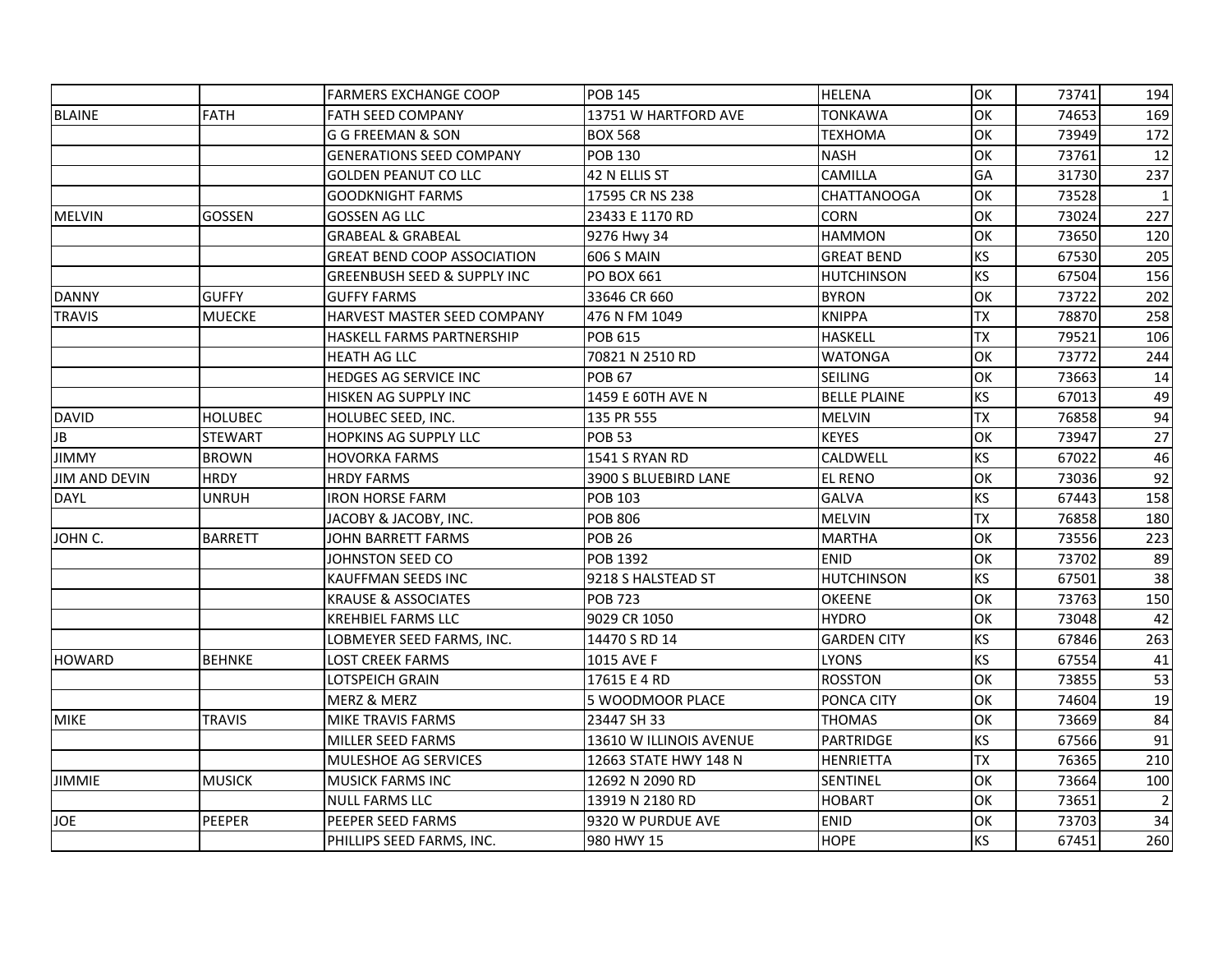|                          |                     | PORTALES SELECT PEANUT CO. dba SEVEI 620 EAST LIME STREET |                              | <b>PORTALES</b>       | <b>NM</b> | 88130 | 239             |
|--------------------------|---------------------|-----------------------------------------------------------|------------------------------|-----------------------|-----------|-------|-----------------|
| <b>JIMMIE</b>            | <b>PURVINE</b>      | PURVINE FARMS INC                                         | 239856 E 780 Rd              | <b>FAY</b>            | OK        | 73646 | 40              |
| <b>BROOK</b>             | STRADER             | R & S FARMS                                               | 57785 S CO RD 259            | <b>OKEENE</b>         | OK        | 73763 | 6               |
|                          |                     | ROSS SEED CO., INC.                                       | 416 CHOCTAW AVENUE           | <b>CHICKASHA</b>      | OK        | 73018 | 21              |
| <b>MERLIN</b>            | <b>SCHANTZ</b>      | <b>SCHANTZ FARMS</b>                                      | 98397 N 2470 RD              | <b>HYDRO</b>          | OK        | 73048 | 184             |
|                          |                     | <b>SCHMEDT FARMS</b>                                      | 1701 LEE DR                  | <b>ALTUS</b>          | OK        | 73521 | 36              |
|                          |                     | <b>SCHMIDT FAMILY FARMS LLC</b>                           | 968 NE 20 RD                 | <b>FREEPORT</b>       | KS        | 67049 | 82              |
|                          |                     | <b>SCHNAITHMAN FARMS</b>                                  | 4200 N CHAMPLIN RD           | <b>GARBER</b>         | OK        | 73738 | $\overline{72}$ |
| <b>JEFF</b>              | <b>SCHWERTFEGER</b> | <b>SCHWERTFEGER FARMS</b>                                 | 21918 S SALT MARSH RD        | <b>TURON</b>          | <b>KS</b> | 67583 | 104             |
|                          |                     | <b>SCHUPBACH SEED COMPANY</b>                             | 52082 MCCLAIN RD             | <b>ALVA</b>           | OK        | 73717 | 284             |
| <b>CHET &amp; DANCEY</b> | <b>CREEL</b>        | SEED-TEX                                                  | 103 WARD ROAD                | <b>OLNEY</b>          | <b>TX</b> | 76374 | 275             |
| <b>GEORGE &amp; DALE</b> | Seeman              | <b>SEEMAN FARMS</b>                                       | 2263 160TH AVE               | LARNED                | <b>KS</b> | 67550 | 200             |
| <b>TONY</b>              | <b>WATSON</b>       | SHARP BROTHERS SEED CO.                                   | <b>POB 140</b>               | <b>HEALY</b>          | <b>KS</b> | 67850 | 273             |
| <b>JOE</b>               | <b>SHIRLEY</b>      | <b>SHIRLEY FARMS</b>                                      | 37470 JOHNSTON RD            | <b>ALVA</b>           | OK        | 73717 | 5               |
| ABBY                     | <b>BRIGGS</b>       | SIDWELL SEED, LLC                                         | <b>POB 68</b>                | <b>KREMLIN</b>        | OK        | 73753 | 23              |
|                          |                     | SOLOMON RAPIDS SEED INC                                   | 1853 HOWARD LANE             | <b>BELOIT</b>         | <b>KS</b> | 67420 | 242             |
| R. DEAN                  | <b>SMITH</b>        | <b>SS FARMS and AG WORLD</b>                              | 8176 CR 1070                 | <b>HYDRO</b>          | OK        | 73048 | 118             |
|                          |                     | <b>STAR SEED INC</b>                                      | 101 INDUSTRIAL AVE           | <b>OSBORNE</b>        | <b>KS</b> | 67473 | 197             |
|                          |                     | <b>STATE LINE FARMS LLC</b>                               | 1183 BEZNER LANE             | <b>TEXLINE</b>        | <b>TX</b> | 79087 | 204             |
| LARRY                    | <b>STINCHCOMB</b>   | <b>STINCHCOMB FARMS</b>                                   | 5275 W CR 68                 | <b>GUTHRIE</b>        | OK        | 73044 | 67              |
| <b>DALE</b>              | <b>GLAZIER</b>      | T & L GLAZIER                                             | 78889 N 2690 RD              | <b>OMEGA</b>          | OK        | 73764 | 51              |
|                          |                     | TERRYLAND FARMS                                           | 17147 E 4 RD                 | <b>GATE</b>           | OK        | 73844 |                 |
| <b>CLINT AND AMANDA</b>  | <b>TOLLE</b>        | TOLLE FARMS NORTH SEED                                    | 108298 LOGAN RD              | <b>DEER CREEK</b>     | OK        | 74636 | P281            |
| <b>TOM</b>               | <b>PAULY</b>        | TOM PAULY SEED                                            | 922 W 140TH AVE N            | <b>CONWAY SPRINGS</b> | <b>KS</b> | 67031 | 163             |
|                          |                     | TOMKAT GRAIN dba COLEMAN GRAIN                            | 1000 W GROSS STREET          | COLEMAN               | <b>TX</b> | 76834 | 171             |
| <b>DENNIS</b>            | <b>SLAGELL</b>      | TRIPLE S FARMS                                            | 246060 E 960 RD              | <b>HYDRO</b>          | OK        | 73048 | P283            |
| JIM                      | <b>TUBBS</b>        | TRIPLE T FARMS, INC.                                      | 470 W ASH STREET             | <b>COLBY</b>          | <b>KS</b> | 67701 | 266             |
|                          |                     | <b>WETTA FARMS LLC</b>                                    | 2855 N 263 W                 | ANDALE                | <b>KS</b> | 67001 | 173             |
|                          |                     | WHEELER BROTHERS GRAIN CO LLC                             | <b>PO BOX 29</b>             | <b>WATONGA</b>        | OK        | 73772 | 70              |
|                          |                     | WILBER FARMS                                              | <b>POB 229</b>               | <b>CHEROKEE</b>       | OK        | 73728 | $\overline{74}$ |
|                          |                     | <b>WILCO PEANUT COMPANY</b>                               | PO DRAWER B                  | PLEASANTON            | <b>TX</b> | 78064 | 238             |
|                          |                     | <b>WILDCAT AGRI-SERVICES</b>                              | 1123 WEST 4TH STREET         | <b>SEDGWICK</b>       | <b>KS</b> | 67135 | 278             |
|                          |                     | <b>WUERFLEIN FARMS</b>                                    | 10612 E BLAINE RD            | <b>HUNTER</b>         | OK        | 74640 | 30              |
| AARON                    | <b>BASE</b>         |                                                           | 260205 E 930 RD              | <b>GEARY</b>          | OK        | 73040 | 193             |
| <b>GLEN</b>              | <b>BASE</b>         |                                                           | 258628 E 930 RD              | <b>GEARY</b>          | OK        | 73040 | 8               |
| RANDALL                  | <b>BASE</b>         |                                                           | 16300 N CANADIAN RD          | <b>GEARY</b>          | OK        | 73040 | 192             |
| <b>RON</b>               | <b>BAUSTERT</b>     |                                                           | 500 MEMORIAL DRIVE - BOX 244 | <b>OKARCHE</b>        | OK        | 73762 | 270             |
| <b>DALE</b>              | <b>BERLINE</b>      |                                                           | 37915 CR 1080                | <b>MEDFORD</b>        | OK        | 73759 | 47              |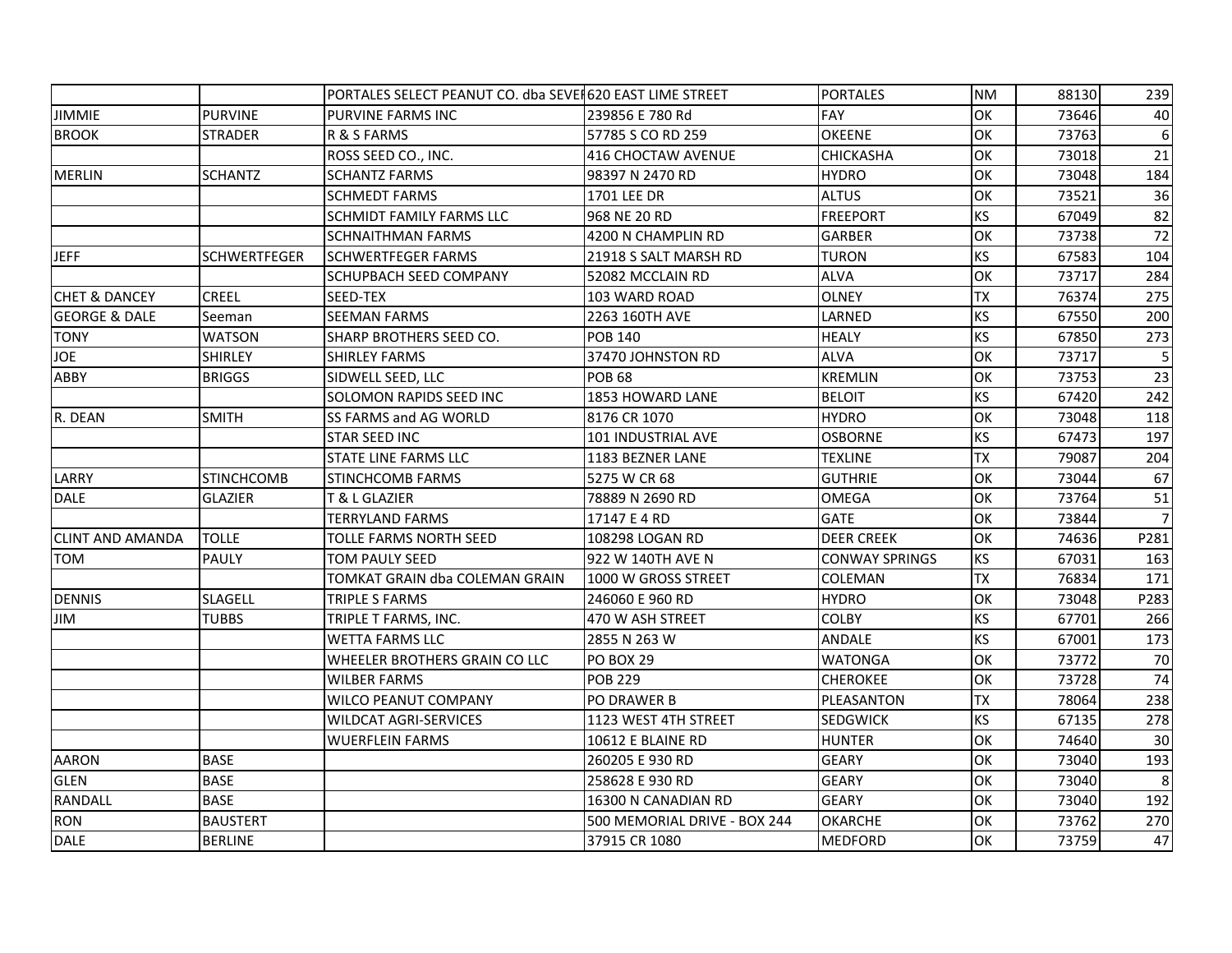| ARLOS F.                  | <b>BLOUNT</b>     | 20080 E 880 RD              | <b>HAMMON</b>      | OK        | 73650      | 191              |
|---------------------------|-------------------|-----------------------------|--------------------|-----------|------------|------------------|
| <b>RAY</b>                | <b>BORNEMANN</b>  | 9600 S MANNING RD           | <b>UNION CITY</b>  | OK        | 73090      | 88               |
| KEVIN                     | <b>BUSHNELL</b>   | 521 E BROADWAY              | <b>POND CREEK</b>  | OK        | 73766      | P285             |
| <b>JOE</b>                | <b>CAUGHLIN</b>   | <b>14201 S P STREET</b>     | <b>TONKAWA</b>     | OK        | 74653      |                  |
| KELLY                     | <b>CHAIN</b>      | 65741 N 2370 RD             | CANTON             | OK        | 73724      | 279              |
| <b>STAN</b>               | <b>CLAYBAKER</b>  | 16018 W DOOLIN              | <b>BLACKWELL</b>   | OK        | 74631      | 33               |
| <b>JACKIE &amp; MARC</b>  | <b>CONRADY</b>    | 13706 E CAMDEN CHASE STREET | <b>WICHITA</b>     | <b>KS</b> | 67228 P287 |                  |
| <b>MARK</b>               | <b>DAMRON</b>     | 18948 E 1220 RD             | SAYRE              | OK        | 73662      | $\boldsymbol{9}$ |
| <b>LESTER</b>             | <b>DENNY</b>      | 24126 CR EW 184             | <b>CHATTANOOGA</b> | OK        | 73528      | 124              |
| <b>BOB</b>                | <b>DIETRICK</b>   | <b>POB 279</b>              | <b>TYRONE</b>      | OK        | 73951      | 10               |
| <b>BRUCE</b>              | <b>EHMKE</b>      | 5238 152ND RD               | <b>WINFIELD</b>    | <b>KS</b> | 67156      | 230              |
| <b>RICK</b>               | <b>ENGLAND</b>    | 10045 OLD 66 RD             | <b>HYDRO</b>       | OK        | 73048      | 183              |
| DAVID & ERIC              | <b>EYSTER</b>     | 23568 E 900 RD              | <b>THOMAS</b>      | OK        | 73669      | 146              |
| <b>CURTIS</b>             | <b>FISHER</b>     | 1805 S 19TH                 | <b>KINGFISHER</b>  | OK        | 73750      | 199              |
| KID.                      | <b>GAMBLE</b>     | 16134 30TH AVE              | GREENSBURG         | <b>KS</b> | 67054      | 203              |
| <b>KYLE</b>               | <b>GLAZIER</b>    | 6303 E 690 RD               | LOYAL              | OK        | 73756      | 212              |
| <b>JOE NEAL</b>           | <b>HAMPTON</b>    | 11415 S OAKWOOD RD          | <b>WAUKOMIS</b>    | OK        | 73773      | 149              |
| JAMES J.                  | <b>HARRIS</b>     | 25812 W IRISH CREEK RD      | LANGDON            | <b>KS</b> | 67583      | 145              |
| <b>BRIAN</b>              | <b>HAUSER</b>     | 2835 E 760 RD               | LOYAL              | OK        | 73756      | 280              |
| <b>BYRON</b>              | <b>HOBSON</b>     | 272170 E CO RD 45           | <b>MENO</b>        | OK        | 73760      | 16               |
| <b>DEAN</b>               | <b>HUGHES</b>     | 1005 W MAIN ST              | CARMEN             | OK        | 73726      | 118              |
| <b>KEVIN</b>              | IGO               | 474 FM 1424                 | PLAINVIEW          | <b>TX</b> | 79072      | 198              |
| LEVI                      | <b>JOHNSON</b>    | PO Box 66                   | <b>HELENA</b>      | OK        | 73741      | 147              |
| JAMES W.                  | <b>KINDER</b>     | 251194 E 1850 Rd            | WALTERS            | OK        | 73572      | 75               |
| <b>WILLIAM</b>            | KOLARIK           | 1455 N Prentice Rd          | Ponca City         | <b>OK</b> | 74604      | 64               |
| <b>ERIC</b>               | LAMLE             | <b>POB 521</b>              | <b>OKEENE</b>      | OK        | 73763      | 128              |
| <b>JOE</b>                | LANIG             | 21903 E 1480 RD             | <b>ROOSEVELT</b>   | OK        | 73564      | 81               |
| <b>DUSTIN</b>             | LECK              | 824 WINDSOR PLACE           | <b>EL RENO</b>     | OK        | 73036      | 276              |
| <b>STEVEN T.</b>          | LITTLEFIELD       | 25700 CR 600                | <b>CHEROKEE</b>    | OK        | 73728      | 114              |
| JOSEPH E.                 | MARTIN            | 28196 COUNTY ROAD 430       | <b>ALVA</b>        | OK        | 73717      | 249              |
| MICHAEL LEE               | <b>MARTIN</b>     | 28529 COUNTY ROAD 430       | <b>ALVA</b>        | OK        | 73717      | 166              |
| <b>JERRY</b>              | <b>MCALLISTER</b> | <b>51 COUNTRY OAKS</b>      | WOODWARD           | OK        | 73801      | 138              |
| DONOVAN J.                | <b>NEUFELDT</b>   | 1586 BUCKSKIN RD            | <b>MOUNDRIDGE</b>  | <b>KS</b> | 67107      | 257              |
| <b>RANDALL</b>            | <b>NEWTON</b>     | 21884 N 2880 RD             | <b>KINGFISHER</b>  | OK        | 73750      | 95               |
| KEITH AND ROSEMARY NIKKEL |                   | 11131 N 2370 RD             | WEATHERFORD        | OK        | 73096      | 186              |
| <b>GREGORY</b>            | NOWAKOWSKI        | 19061 NE 36TH ST            | <b>HARRAH</b>      | OK        | 73045      | 135              |
| <b>JOHN</b>               | <b>OSBORN</b>     | 1665 SH 37                  | TUTTLE             | OK        | 73089      | 80               |
| <b>KENTON</b>             | PATZKOWSKY        | ROUTE 2 BOX 48              | <b>BALKO</b>       | OK        | 73931      | 77               |